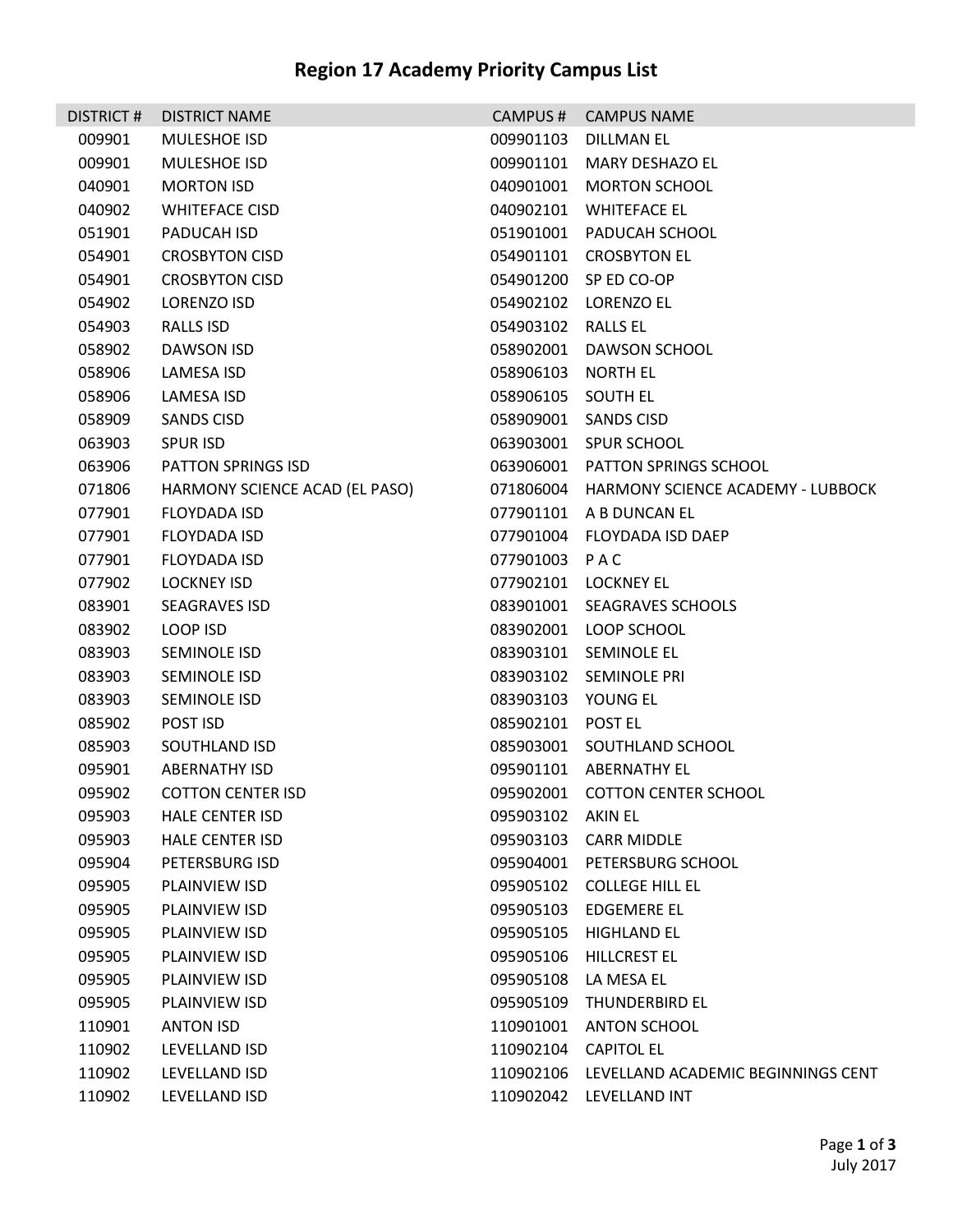| <b>DISTRICT#</b> | <b>DISTRICT NAME</b> | CAMPUS#             | <b>CAMPUS NAME</b>                           |  |
|------------------|----------------------|---------------------|----------------------------------------------|--|
| 110902           | LEVELLAND ISD        | 110902105           | SOUTH EL                                     |  |
| 110906           | SMYER ISD            | 110906101 SMYER EL  |                                              |  |
| 140901           | <b>AMHERST ISD</b>   |                     | 140901001 AMHERST SCHOOL                     |  |
| 140904           | LITTLEFIELD ISD      |                     | 140904102 LITTLEFIELD EL                     |  |
| 140904           | LITTLEFIELD ISD      |                     | 140904103 LITTLEFIELD PRI                    |  |
| 140905           | <b>OLTON ISD</b>     | 140905102 WEBB EL   |                                              |  |
| 140907           | SPRINGLAKE-EARTH ISD |                     | 140907101 SPRINGLAKE-EARTH ELEM/MIDDLE SCHOO |  |
| 140908           | <b>SUDAN ISD</b>     | 140908101 SUDAN EL  |                                              |  |
| 152802           | RISE ACADEMY         |                     | 152802101 RISE ACADEMY                       |  |
| 152901           | LUBBOCK ISD          |                     | 152901194 ALDERSON EL                        |  |
| 152901           | LUBBOCK ISD          |                     | 152901155 BAYLESS EL                         |  |
| 152901           | LUBBOCK ISD          | 152901156           | BEAN EL                                      |  |
| 152901           | LUBBOCK ISD          | 152901157           | <b>BOWIE EL</b>                              |  |
| 152901           | LUBBOCK ISD          | 152901159 BROWN EL  |                                              |  |
| 152901           | LUBBOCK ISD          |                     | 152901192 CENTENNIAL EL                      |  |
| 152901           | LUBBOCK ISD          | 152901160 DUPRE EL  |                                              |  |
| 152901           | LUBBOCK ISD          | 152901196 ERVIN EL  |                                              |  |
| 152901           | LUBBOCK ISD          |                     | 152901161 GUADALUPE EL                       |  |
| 152901           | LUBBOCK ISD          |                     | 152901162 HARDWICK EL                        |  |
| 152901           | LUBBOCK ISD          |                     | 152901163 HARWELL EL                         |  |
| 152901           | LUBBOCK ISD          |                     | 152901165 HODGES EL                          |  |
| 152901           | <b>LUBBOCK ISD</b>   | 152901168           | JACKSON EL                                   |  |
| 152901           | LUBBOCK ISD          | 152901170           | MAEDGEN EL                                   |  |
| 152901           | LUBBOCK ISD          |                     | 152901169 MCWHORTER EL                       |  |
| 152901           | LUBBOCK ISD          |                     | 152901174 OVERTON EL                         |  |
| 152901           | LUBBOCK ISD          |                     | 152901176 PARSONS EL                         |  |
| 152901           | LUBBOCK ISD          | 152901177           | RAMIREZ EL                                   |  |
| 152901           | LUBBOCK ISD          |                     | 152901193 ROBERTS EL                         |  |
| 152901           | LUBBOCK ISD          | 152901178 RUSH EL   |                                              |  |
| 152901           | LUBBOCK ISD          |                     | 152901180 STEWART EL                         |  |
| 152901           | LUBBOCK ISD          |                     | 152901183 WATERS EL                          |  |
| 152901           | LUBBOCK ISD          |                     | 152901184 WESTER EL                          |  |
| 152901           | <b>LUBBOCK ISD</b>   |                     | 152901186 WHEELOCK EL                        |  |
| 152901           | <b>LUBBOCK ISD</b>   |                     | 152901188 WILLIAMS EL                        |  |
| 152901           | LUBBOCK ISD          |                     | 152901190 WOLFFARTH EL                       |  |
| 152901           | <b>LUBBOCK ISD</b>   | 152901191           | WRIGHT EL                                    |  |
| 152902           | NEW DEAL ISD         | 152902003           | NEW DEAL DAEP                                |  |
| 152902           | NEW DEAL ISD         | 152902101           | NEW DEAL EL                                  |  |
| 152902           | NEW DEAL ISD         | 152902041           | NEW DEAL MIDDLE                              |  |
| 152903           | <b>SLATON ISD</b>    |                     | 152903103 CATHELENE THOMAS EL                |  |
| 152903           | <b>SLATON ISD</b>    |                     | 152903101 STEPHEN F AUSTIN PRI               |  |
| 152907           | <b>FRENSHIP ISD</b>  | 152907109 LEGACY EL |                                              |  |